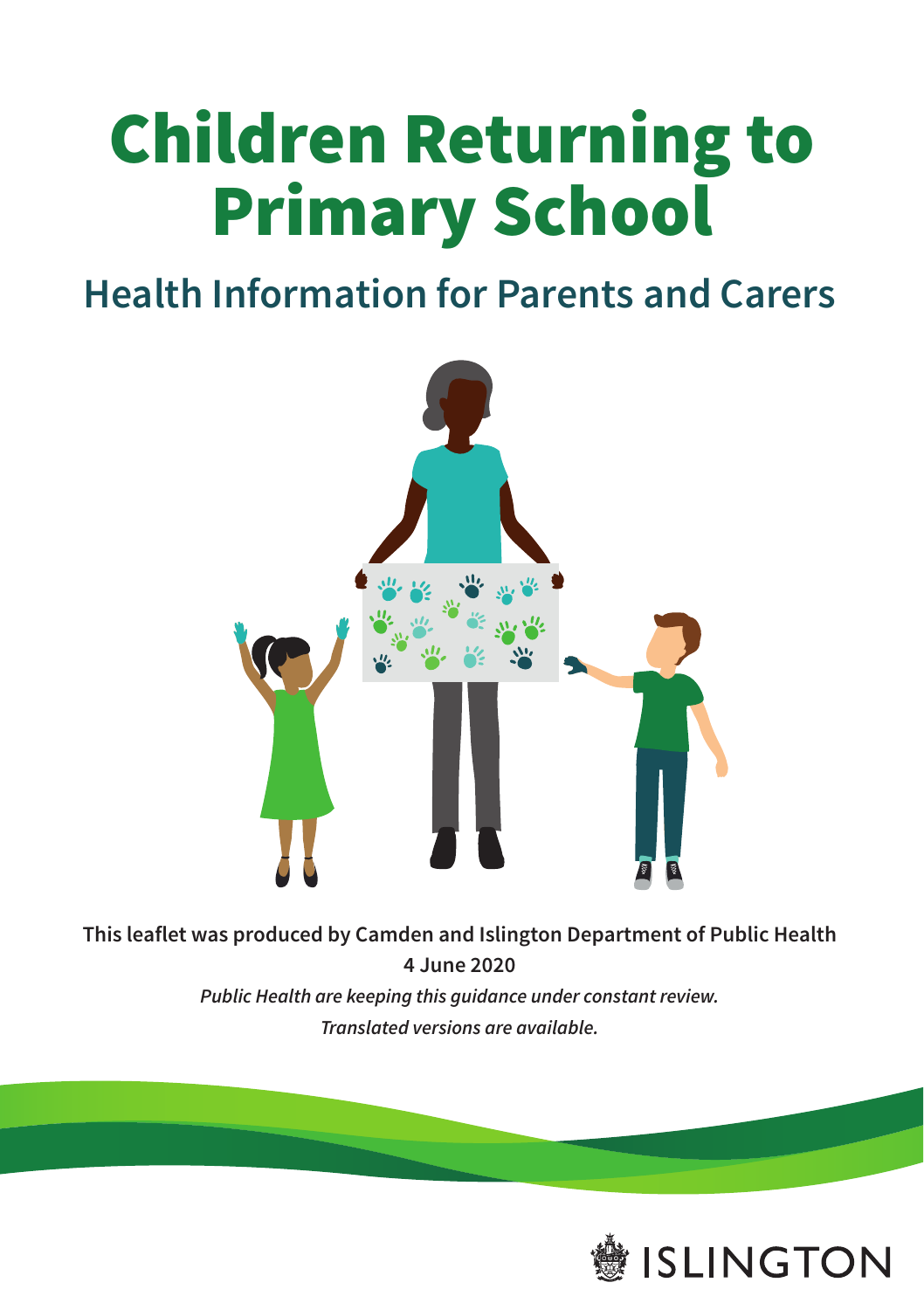### **Should I be sending my child to school?**

It is understandable that people are worried about COVID-19. It is important to remember that for most people who do catch it - and especially children - the virus will be mild.

School is important to learn and develop emotional and social skills, but the health and safety of children, teaching staff and their families is the top priority. Schools are putting in place a number of safety measures aimed at protecting children, staff and families and reducing the spread of the virus as more children return to school.

Each family will need to make their own decision on whether it is safe for their child to return depending on individual circumstances and whether anyone at home is shielding or clinically vulnerable. The chance of getting coronavirus and becoming seriously ill depends on many different things including age, gender, other existing illnesses, where in the country you live and your job.

Some communities, for example Black, Asian and minority ethnic groups are thought to be at higher risk; this risk may be related not just to ethnicity, but also to the presence of additional health conditions such as diabetes and hypertension, as well as other factors. If you are concerned about the risk for anyone in your family, and whether or not your child should return to school, talk through your concerns with your GP or your school. You can also discuss these with the School Health Team: **[whh-tr.IslSchoolNurse@nhs.net](mailto:whh-tr.IslSchoolNurse@nhs.net)** or telephone **020 3316 8021**.

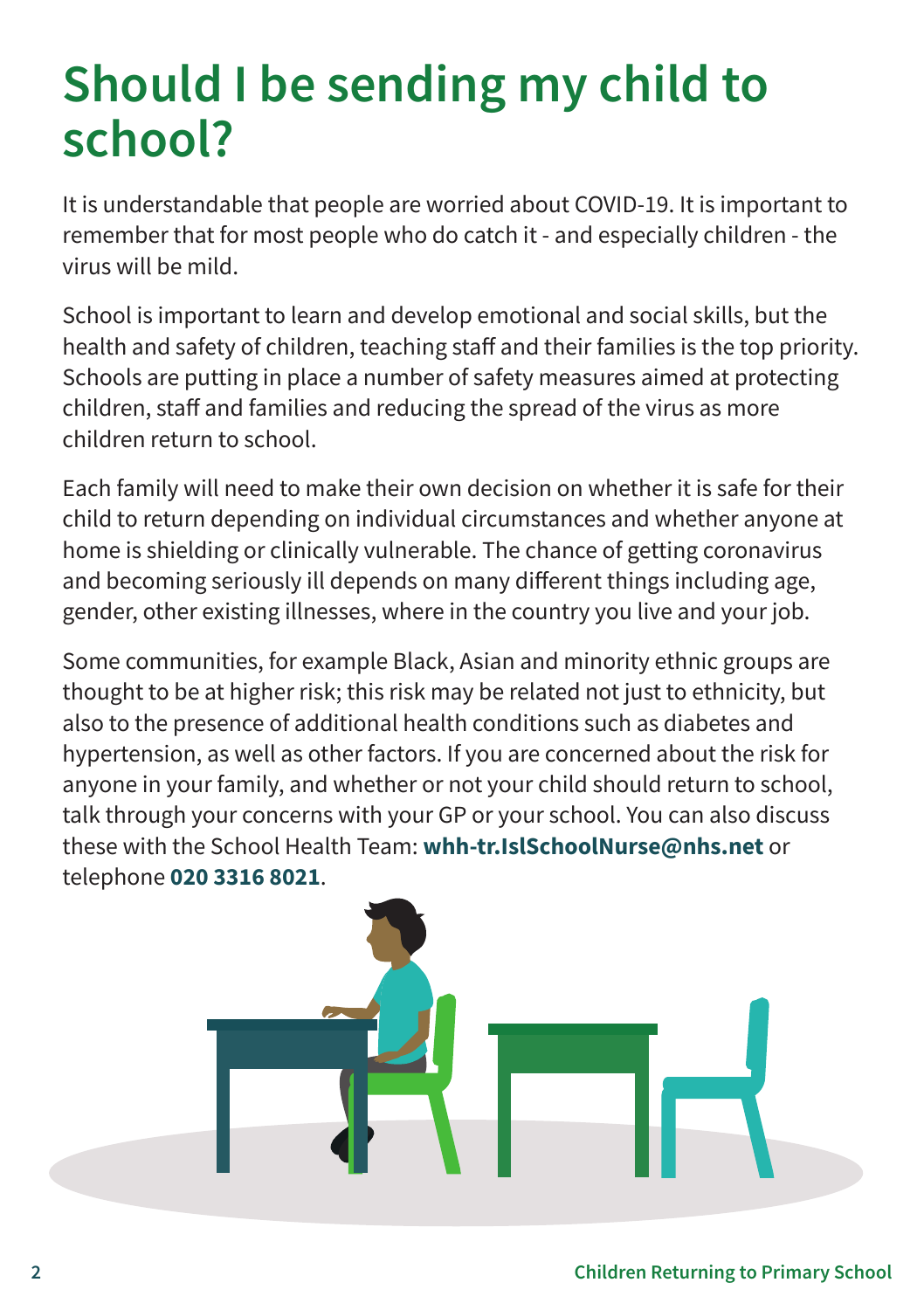**If you decide it is not yet safe for your child to return to school, there will be no fines issued to parents or carers.** 

The local advice is:

### **If your child is shielded/clinically extremely vulnerable**

They should not yet attend school.

#### **If your child lives with someone who is shielded**

They should not yet attend school. As more children return to school over time, children living in a household with someone who is shielding may be able to attend, if the child is able to understand and maintain social distancing at school and at home.

Some children – for instance younger children and those with special educational needs – might find this difficult. We recommended that you discuss this with your GP and the school.

#### **If your child is clinically vulnerable but not shielded**

We recommend that you discuss this with your GP and the school. Your child can attend, if you and your doctor decide that they will be safe.

#### **If your child lives with someone who is clinically vulnerable but not shielded**

Your child is allowed to attend, but because some children find social distancing rules difficult to follow, you should make this decision based on your own family circumstances and the arrangements in place in your school. You might want to particularly think about this if you live with grandparents or older relatives, or if anyone has any medical vulnerabilities, especially if you are from a BAME community. We recommend that you discuss this with your school and GP.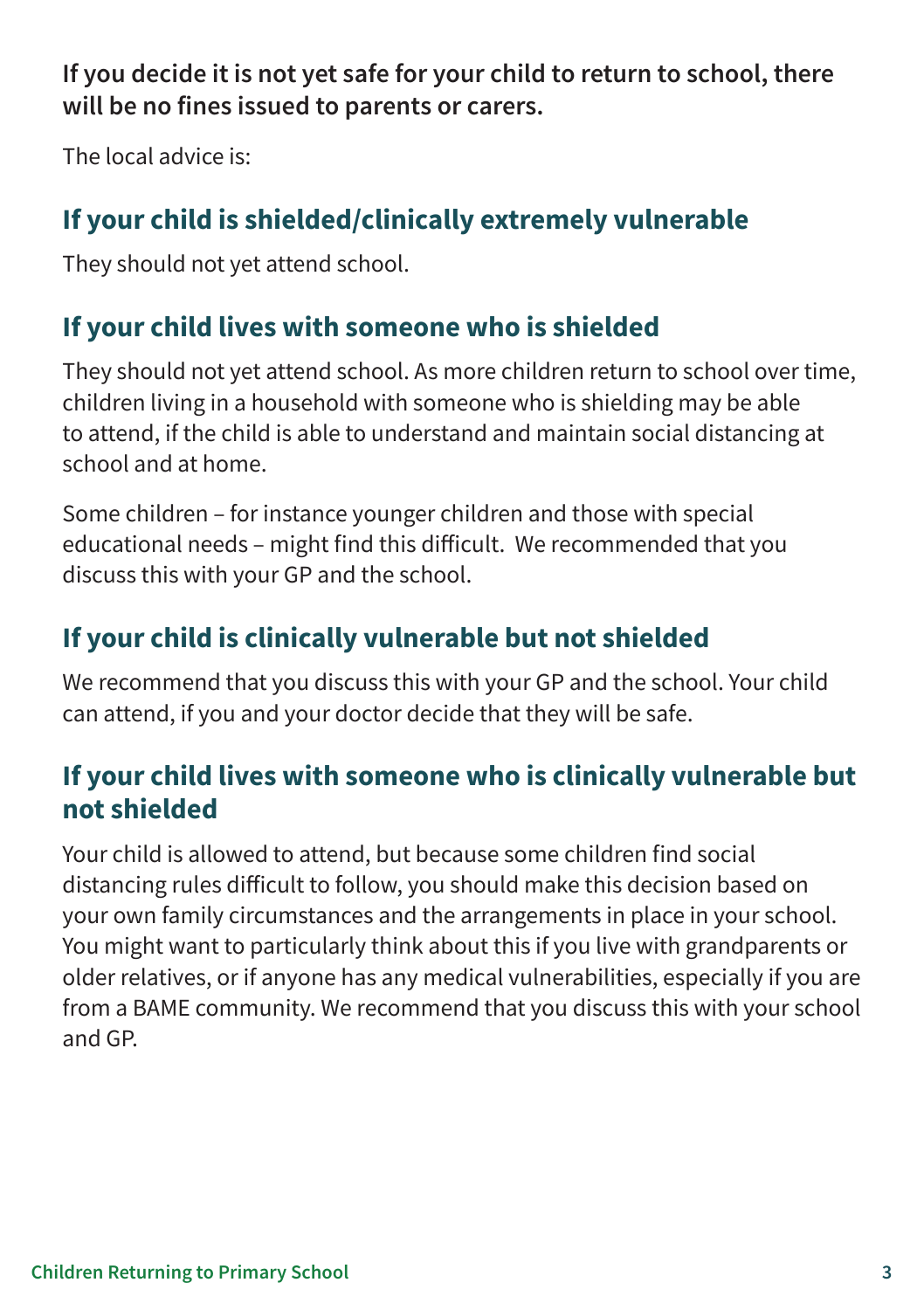### **What steps will schools take to keep children safe?**

The Council has been working closely with schools to prioritise the safety of children, teaching staff and families, and each school will open to more children when it is safe to do so.

The steps each school take may look slightly different (they will need to consider their own school environment, staff availability and the needs of pupils), but they will all include these 5 key actions for a slow phased return:

- 1. Frequent hand washing, good hygiene and regular cleaning
- 2. Ensuring pupils and staff only come to school if they are well
- 3. Clear procedures if a child or staff show symptoms at school
- 4. Protecting shielded and clinically vulnerable pupils and their families, by following medical advice on who needs to stay at home
- 5. Limiting contact by keeping to small groups of children and staff who learn and play together, and keep distant from other groups. Keeping children within the same group is similar to keeping within family groups. It limits the amount of social mixing to help reduce the spread of the virus.

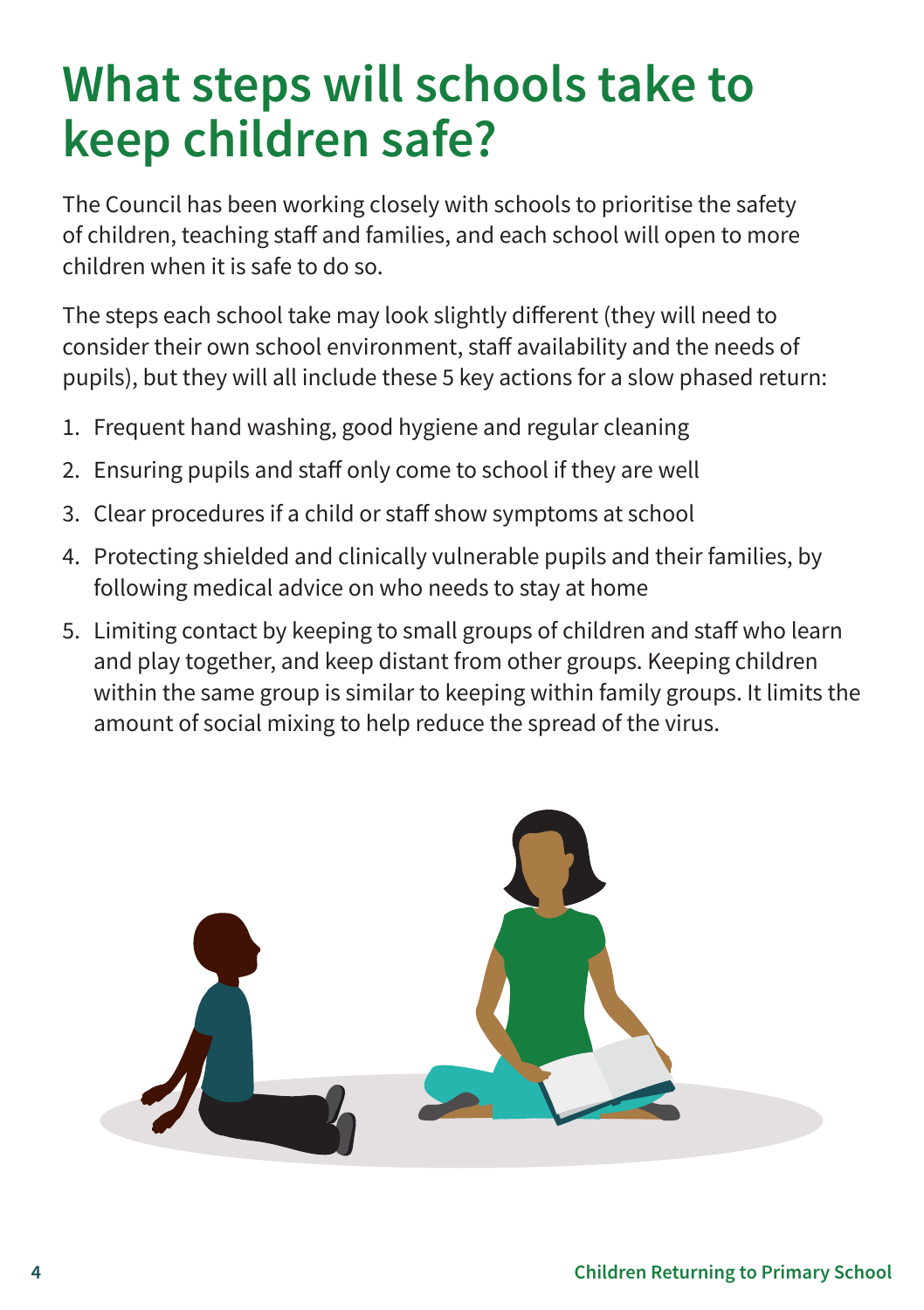### **What happens if someone has symptoms of COVID-19?**

1. If your child or anyone in your household have symptoms **(a temperature or a new, continuous cough, or loss of/change to their sense of taste or smell)** please let your school know, and keep your child and the rest of your household at home.



- 2. If a child or member of staff gets these symptoms in school, they will be sent home with advice about what to do.
- 3. Anyone with symptoms needs to self-isolate along with all of their household and get tested as soon as possible. Find out how to get a test, and how long to isolate at **[nhs.uk/coronavirus](http://nhs.uk/coronavirus)**
- 4. If the test is negative, and the person no longer has symptoms, the child and their household can leave self-isolation and return to school.
- 5. If a child or member of staff tests positive, then the rest of their small class group will be sent home to self-isolate for 14 days. The households of these other children do not need to isolate, unless their child also develops symptoms.